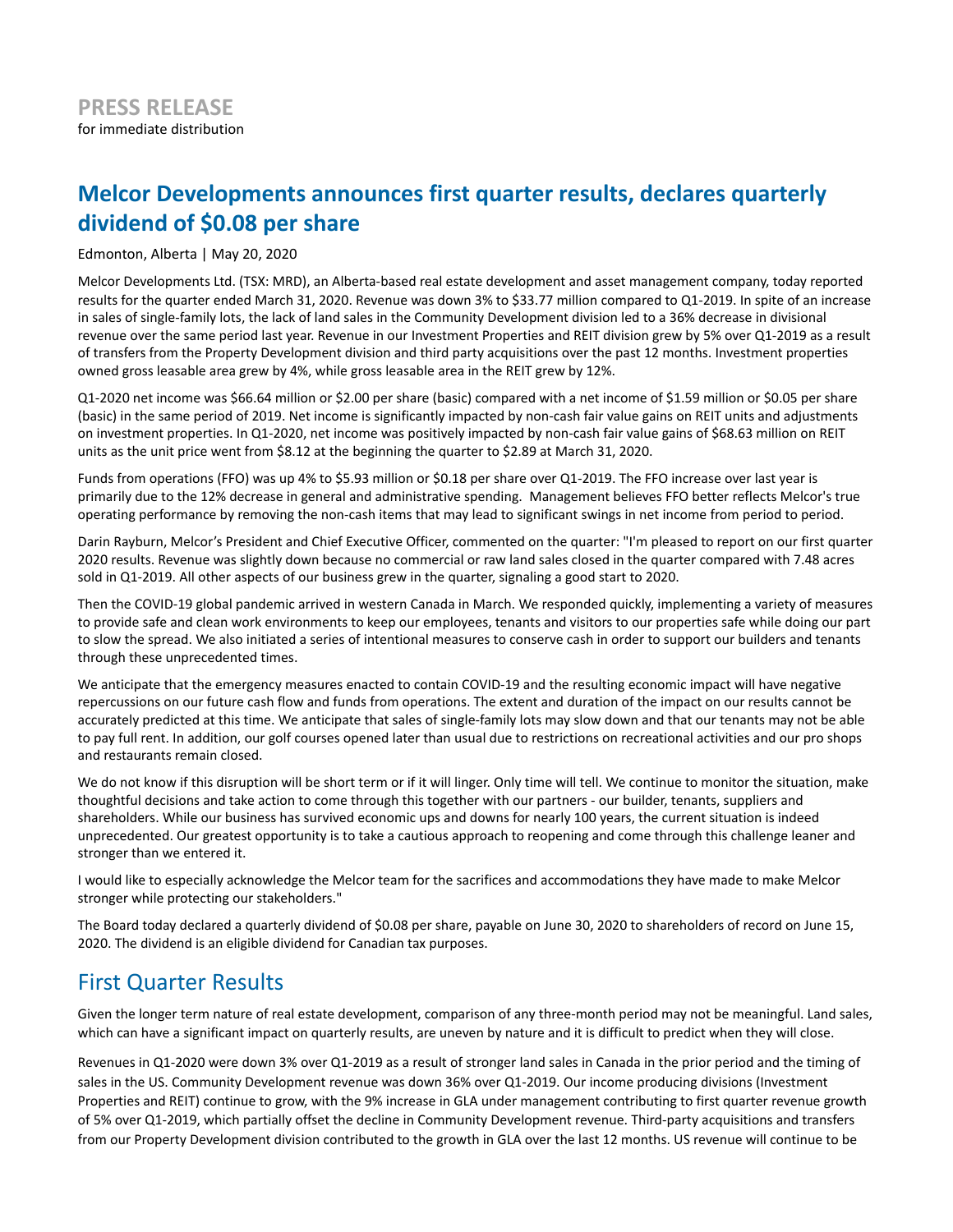uneven as the development model differs from our Canadian markets. Builders bulk buy lots from Melcor to then finish and build homes and sell to homeowners. Sales to homeowners in our Harmony development in Denver remained strong through the first quarter, leading to demand for additional lots in our second phase of development; however, this phase is not expected to be completed for sale to builders until summer 2020.

Our strategy of geographic and product mix diversification over the past few years continues to positively impact our financial results and serve as an offset to the impact of softer residential markets in Alberta.

Our Community Development and Property Development divisions are actively engaged in a small number of projects as we enter the 2020 construction season. Some projects that were initially planned for this year have been paused until we return to a steadier market environment and projects that are going ahead have been reduced to smaller phases to ensure a balance of supply and demand for new residential lots. The phases we are progressing with are also comprised of predominantly smaller, more affordable product types such as laned homes, duplex, townhomes and multi-family sites.

## **FINANCIAL HIGHLIGHTS**

- Revenue for the quarter was down 3% to \$33.77 million as a result of the timing of raw, multi-family and commercial land sales, which tend to fluctuate quarter to quarter. Revenue from the sale of single-family lots was up 26% to \$6.43 million.
- Funds from operations (FFO) increased 4% to \$5.93 million compared to the prior year. This increase is a result of:
	- $\circ$ A 12% or \$0.71 million reduction in general and administrative expenses.
	- $\circ$ A \$0.41 million reduction in finance costs when non-cash items are excluded.
- Net income was significantly impacted by non-cash fair value gains on REIT units of \$68.63 million due to the drastic swing in the REIT unit price is in the quarter, which decreased from \$8.12 per unit at the start of the quarter to \$2.89 per unit on March 31, 2020 as worldwide equity markets experienced significant volatility due to COVID-19. This non-cash increase was offset by the non-cash fair value losses on investment properties of \$6.79 million. These gain and losses are driven by market forces outside of Melcor's control and are a key reason we focus on FFO as a better measure of our financial performance.

## **DIVISIONAL OPERATING HIGHLIGHTS**

- All Community Development regions continue to focus on moving existing inventory and are deploying strategies and marketing programs to this effect. These efforts, combined with very cautious new development, have resulted in a 32% reduction to single-family lot inventory since March 31, 2019.
	- $\circ$ We began marketing the initial phase of North Clifton Estates in Kelowna, BC. This development is a high-end lake view community just 20 minutes from downtown Kelowna. Interest in the project has been exceptional, with 9 of the 44 Phase 1 lots sold to date in 2020.
	- $\circ$ Showhomes in our new community of Lanark Landing, adjacent to King's Heights in Airdrie, AB, began opening subsequent to the quarter with laned single family, duplex and townhome products available in the first phase. Interest in the project has been strong.
	- Our new community of Rosewood, adjacent to Rosenthal in Edmonton, AB will see showhomes open later this  $\circ$ spring.
	- Interest in Harmony in Aurora, CO remains strong and the development had a great start to the year. The STEM- $\circ$ focused neighbourhood school, Harmony Ridge, is set to open for the 2020-21 school year and the community centre with pool is expected to be complete and open in June 2020.
- Our Property Development team has a total of 110,277 sf currently under construction in five projects. A further 47,688 sf is complete and awaiting lease-up and/or transfer in two projects. Our Property Development division currently only operates in Alberta.
- Total GLA under management has increased 9% via acquisitions and transfer from Property Development since March 31, 2019. Revenue in our income-producing divisions (Investment Properties and REIT) was up 5% over Q1-2019. These divisions continue to yield stable results and have achieved consistent occupancy and base rents despite challenging market conditions. See the COVID-19 section for April and May collection information.
- Our golf courses (Recreational Properties) opened May 1 in BC and May 7 in Alberta. These openings are later than the weather would have otherwise allowed as a result of COVID-19. In response to regulations put in place by health officials,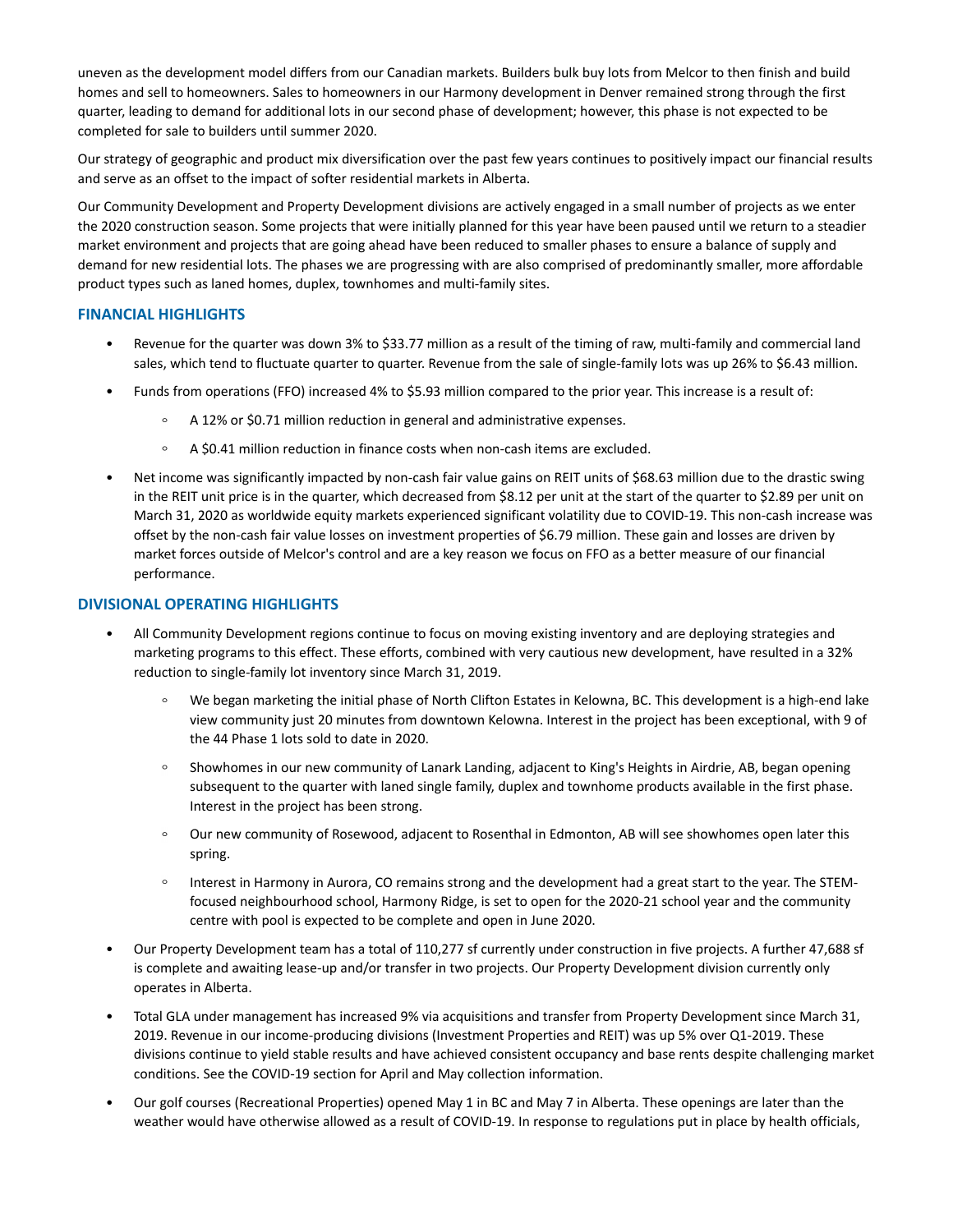we are limiting services provided at the golf courses. Our clubhouses, pro shops and practice facilities will remained closed for the time being.

### **RETURNING VALUE**

- We continue to return value to our shareholders and unit holders:
	- $\circ$ We paid a quarterly dividend of \$0.10 per share on March 31, 2020.
	- $\circ$ On May 20, 2020 we declared a quarterly dividend of \$0.08 per share, payable on June 30, 2020 to shareholders of record on June 15, 2020. The dividend is an eligible dividend for Canadian tax purposes.
	- The REIT paid distributions of \$0.05625 per unit in January, February and March for a quarterly payout ratio of  $\circ$ 102%. April and May distributions were reduced to \$0.03 per unit to conserve cash in response to COVID-19 and the forced closure of a number of our non-essential service tenants in our neighbourhood retail shopping centres.

### **SUBSEQUENT EVENTS - NCIB**

- On April 1, 2020 Melcor commenced a normal course issuer bid ("NCIB") which allows us to purchase up to 1,661,033 shares for cancellation, representing approximately 5% of Melcor's issued and outstanding trust units. The shares may be repurchased up to a maximum daily limit of 1,000. The price which Melcor will pay for trust units repurchased under the plan will be the market price at the time of acquisition. The NCIB ends one year from commencement on March 31, 2021.
- On April 1, 2020 the REIT commenced a normal course issuer bid ("REIT NCIB") which allows the REIT to purchase up to 655,792 trust units for cancellation, representing approximately 5% of the REIT's issued and outstanding trust units. The trust units may be repurchased up to a maximum daily limit of 3,207. The price which the REIT will pay for trust units repurchased under the plan will be the market price at the time of acquisition. The REIT NCIB ends one year from commencement on March 31, 2021. Following the expiration of the blackout on May 15, 2020 the REIT suspended its purchases under the NCIB program in light of the continued market volatility and in an effort to conserve cash.

# Selected Highlights

| (\$000s except as noted)       | <b>Three-months</b> |           |           |
|--------------------------------|---------------------|-----------|-----------|
|                                | 31-Mar-20           | 31-Mar-19 | Change    |
| Revenue                        | 33,767              | 34,884    | $(3.2)$ % |
| Gross margin (%) *             | 51.0%               | 53.9%     | (5.4)%    |
| Net income                     | 66,640              | 1,590     | 4,091.2 % |
| Net margin (%) *               | 197.4%              | 4.6%      | 4,191.3 % |
| Funds from operations *        | 5,925               | 5,677     | 4.4 %     |
| Per Share Data (\$)            |                     |           |           |
| <b>Basic earnings</b>          | 2.00                | 0.05      | 3,900.0 % |
| Diluted earnings               | 2.00                | 0.05      | 3,900.0 % |
| Funds from operations *        | 0.18                | 0.17      | 5.9%      |
| As at (\$000s except as noted) | 31-Mar-20           | 31-Dec-19 | Change    |
| Shareholders' equity           | 1,158,129           | 1,080,257 | 7.2%      |
| Total assets                   | 2,107,783           | 2,096,047 | 0.6%      |
| Per Share Data (\$)            |                     |           |           |
| Book value *                   | 34.88               | 32.51     | 7.3%      |

### **MD&A and Financial Statements**

Information included in this press release is a summary of results. This press release should be read in conjunction with Melcor's consolidated financial statements and management's discussion and analysis for the three months ended March 31, 2020, which can be found on the company's website at www.Melcor.ca or on SEDAR (www.sedar.com).